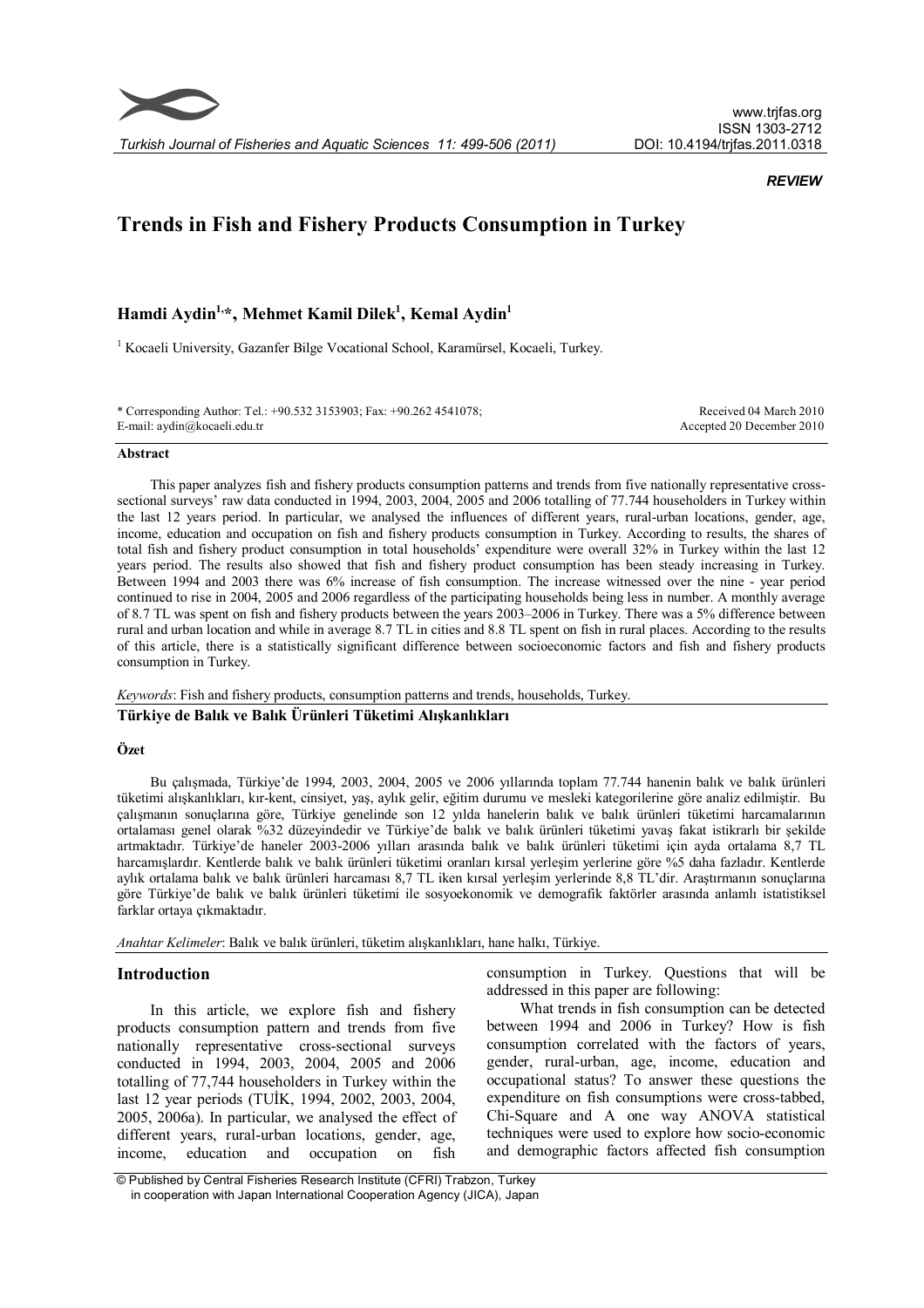pattern in Turkey.

In following pages, we discussed previous research findings regarding fish consumption and production in Turkey and then followed by data and statistical techniques used. In the second part, we summarized results using cross-tabs, chi-square and one way ANOVA statistical techniques.

## **Fish Consumption in Turkey**

One of the products being necessary for a balanced diet is fishery products. The fact that the fishery products are the important food sources among animal proteins is an important alternative in protein consumption. Turkey has a crucial potential in terms of fishery products with its lakes, dams, and rivers that it has as well as its being a country, three parts of which is surrounded by seas. In fact, in Turkey, which has 8,333 km length of coastlines, there are approximately 25 million hectare areas suitable for production of fishery products (Sayın *et al*., 2006). Fishery products having 3.9 % share in total production in 1980 reached 32.4% in 2004 (Doğan, 2003). 81% (662,000 tones) of total production of fishery products in Turkey is consisted of fishing, whereas 19% (129,000 tones) is consisted of fishery products (Yılmaz *et al*., 2008). As of the year 2004, fishery products (aquatic production) were 140 million tones in the world, and only 0.4 (551,000 tones) of it was produced in Turkey. Turkey ranks the  $32<sup>nd</sup>$  in fishing and  $26<sup>th</sup>$  in fishery products (Doğan, 2003).

Despite all these developments, fish consumption in Turkey is still at very low levels. While the annual average fish consumption in the world is about 50 kg in Asian countries, generally 16 kg in the world, 23 kg in the European Union countries, this rate is annual average only 6 kg per person in Turkey (TUİK, 2006b; Akbay, 2006; Akpınar *et al*., 2009). The reasons why fish and fishery products consumption is low, are both related to economics and cultural factors. Nutrition habits in Turkey depends on vegetables and cereal products, and fish is consumed seasonally more in winter. Socio-economic factors that affect fish consumption in Turkey have not completely analysed. There are very limited numbers of studies in literature which do not exceed 500-750 respondents. In a study conducted by Hatırlı *et al.* (2004) with 750 houses, monthly average fish consumption per family and person was determined to be 3.78 kg and 1.03 kg respectively. According to the results of the study, it was found that the family's having a small child (in the no need family), not consuming red meat due to dieting and being in the middle and high income levels increased their preference of fish consumption significantly. In contrast, education level and average age of the family members were not found to be statistically significant (Hatırlı e*t al*., 2004). 70% of the total fish consumption in Turkey is composed of fresh fish, 4%

is frozen canned fish and 0.4% is salted fish (Fidan e*t al*., 2005).

# **Materials and Methods**

In this study, raw data obtained from the *Households Budget and Consumption Expenditure* surveys, conducted in 1994, 2003, 2004, 2005 and 2006 by Turkish Statistical Institute, have been used. These surveys are the most important ones which demonstrate the consumption structures of households in Turkey. Consumption patterns, types of consumption expenditures and the diversity of goods and service expenditures have been recorded in terms of socio-economic and demographic features of the households.

As it is above-mentioned, fish expenditures of total 77,744 houses including 26,126 in 1994, 25,764 in 2003, 8,544 in 2004, 8,559 in 2005 and 8,751 in 2006 have been analysed in terms of rural-urban, age, gender, monthly disposable income, education, and occupational categories. Review of previous literatures on fish consumption in Turkey suggests that this article has been the most comprehensive study on fish expenditure until today.

The surveys in question are presented to researchers' service as raw data in CDs as three different files for a fee. The files can be integrated with the bulletin number. In this article, education level, income and age groups have been recoded with the SPSS program, and the incomes have been denominated in the new Turkish lira. The socioeconomic condition of the households and the file of consumption expenditures have been integrated according to the bulletin numbers based on household head. The entire members of the households that live within the borders of the Republic of Turkey were included within the scope. Settlement that have population equal to or above 20,001 defined as urban and population equal to or below 20.000 defined as rural.

Because the data have not individually been categorized according to fish type, the fish consumption analysed in the study includes all categories related to sea products (capture fish, culture fish, and frozen fish etc.). Cross tables, "Chi-Square" independence test and one-way ANOVA (Variance Analysis) statistical techniques have been used in this study. Cross tables and chi square tests have been used to test whether there is a statistically significant relations among fish consumption habits of socioeconomic and demographic groups in Turkey. Similarly, ANOVA "one way variance analysis" techniques have been applied in order to test whether the fish expenditures among socio economic and demographic groups are different from one another.

These surveys used to be conducted with approximately 25 thousand householders every 10 years until 2003, but after the year 2003, it has been conducted every year with approximately 8.500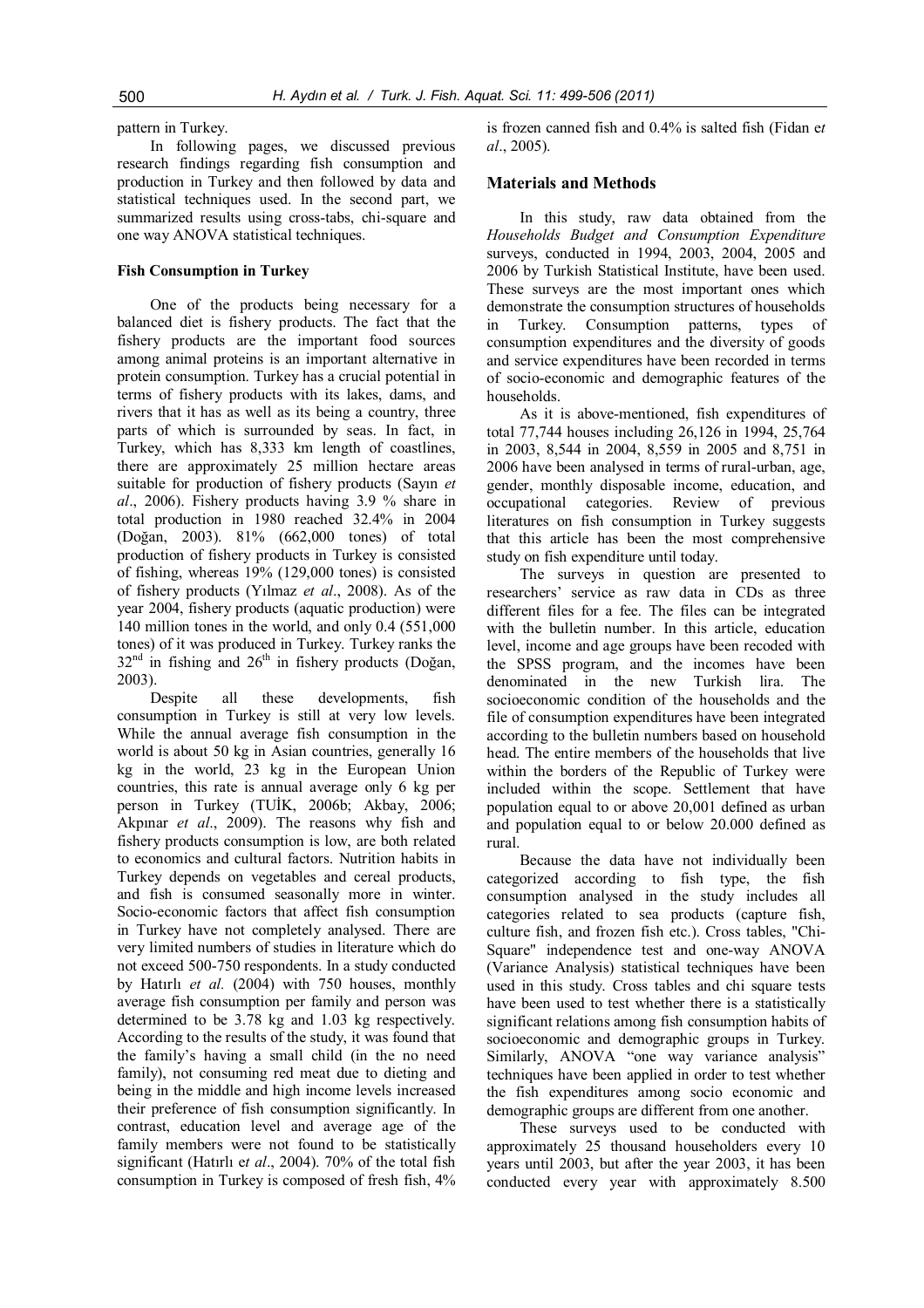householders. Thus, 1994 and 2003 results deserve a separate attention due to similar sample size. Secondly, how much money spent on fish in 1994 data was unavailable to analyze in ANOVA test but 1994 survey only included whether householders consumed or not fish and fishery products. Therefore we were able to cross-tabs and conduct chi-square tests for all years. On the other hand ANOVA test included 2003, 2004, 2005, and 2006 data. For these reason we had separate tables for chi-square and ANOVA analysis.

#### **Results**

Five different cross-sectional surveys in the years of 1994, 2003, 2004, 2005 and 2006, were conducted by Turkish Statistical Institution, overall, out of total 77,744 family, 24,510 of them or 32% of them were reported that they had consumed fish and other sea food in all years considered. As it can be seen in Table 1, there has been 6% increase in fish consumption within 9 years period. Chi-square test

**Table 1.** Years and fish consumption rate (1994-2006)

indicated that percentage of fish and fishery products consumption were statistically different by years tested, with 4 degrees of freedom, Chi-square  $(\chi^2)$ value was 46, and  $P=0.000$ ,  $P<0.05$  (Table 2).

A one way ANOVA was conducted to compare spending patterns for fish and fishery products between 2003, 2004, 2005 and 2006. In average 6.8 TL in 2003, 8.6 TL in 2004, 11.3 TL in 2005 and 12.3 TL in 2006 were spent on fish. There was a statistically significant differences on mean spending on fish between years,  $F=268.8$ ,  $df=3$ ,  $P=0.000$ , P<0.05. Eta-square indicated a moderate effect of years (Table 2).

The total of 32% of the rural and urban dwellers reported to had been consumed fish and fishery products (Table 3). Fish consumption significantly differed between rural and urban locations. There was more or less 5% difference between rural and urban locations in fish and fishery product consumption. However, fish and fishery product consumption steadily increased from 1994 to 2006 and there was a statistically significant differences between rural and

| Year  | $\%$ | n      | Total N |
|-------|------|--------|---------|
| 1994  | 28%  | 7.353  | 26.126  |
| 2003  | 34%  | 8.788  | 25.764  |
| 2004  | 31%  | 2.651  | 8.544   |
| 2005  | 34%  | 2.938  | 8.559   |
| 2006  | 31%  | 2.780  | 8.751   |
| Total | 32%  | 24.510 | 77.744  |

Cases Included Excluded Total Spending on fish x year N Percent N Percent N Percent N Percent 17.158 33.2% 34.460 66.8% 51.618 100% Year Mean N N Std. Dev. Median Total N 2003 6.8 6.8 8.788 8.8 4.5 25.764 2004 8.6 2.651 10 6 8.544 2005 11.3 2.938 12.4 7.5 8.559 2006 12.3 2.781 13.1 8.3 8.751 Total 8.7 17.158 10.7 5.5 51.618 ANOVA Sum of Square Df Mean Square F Sig Eta Eta Squared<br>Between groups 8.9 3 2.9 268.8 0.000<sup>\*\*\*\*</sup> 0.212 0.045 Between groups 8.9 3 2.9 268.8 0.000<sup>\*\*\*\*</sup> 0.212 0.045 Within groups 1.9 17.154 1.1 -Total 1.9 17.157 - - - - - - - -

**Table 2.** Mean spending of fish consumption by year (2003-2006)

**Table 3.** Fish consumption by rural and urban location (1994-2006)

| Year  | Rural | Urban  | Total  | Total N                  |
|-------|-------|--------|--------|--------------------------|
| 1994  | 25%   | 30%    | 28%    | 26.186                   |
| 2003  | 31%   | 35%    | 34%    | 25.764                   |
| 2004  | 29%   | 32%    | 31%    | 8.544                    |
| 2005  | 30%   | 36%    | 34%    | 8.556                    |
| 2006  | 29%   | 35%    | 31%    | 8.556                    |
| Total | 29%   | 34%    | 32%    | 77.606                   |
|       | 6.395 | 18.182 | 24.577 | $\overline{\phantom{0}}$ |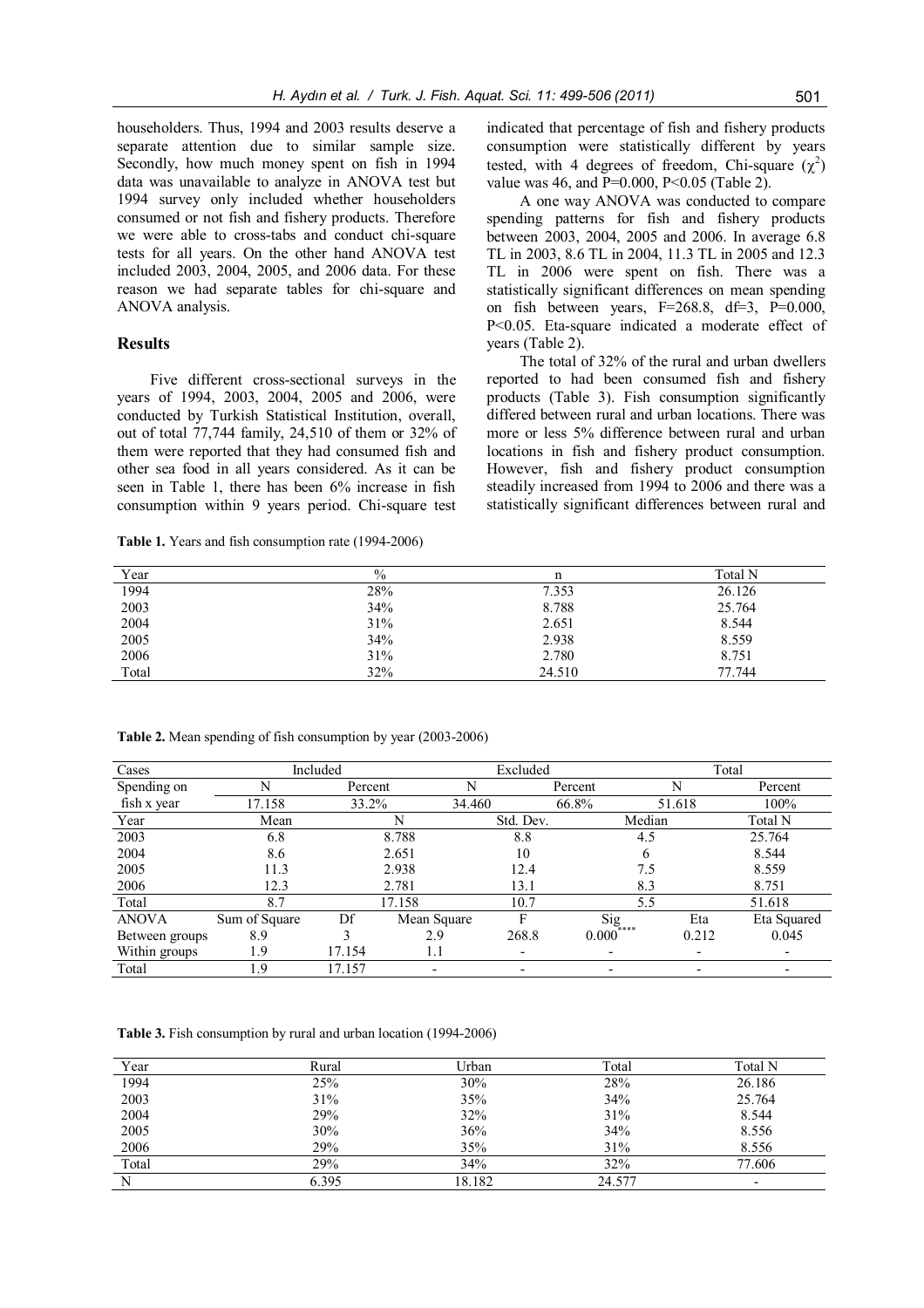urban locations in fish consumption with chi-square value  $\chi^2$  (90 df= 1 N = 77,606) = .000, P<0.05 (Table 3). While rural dwellers in average spent 8.8 TL, those who lived in urban locations spent 8.7 TL on fish between 2003, 2004, 2005 and 2006. Results in Table 3, indicated that there was no statistically significant differences between mean spending in fish and fishery products between rural and urban residents with F value 0.011, P=0.917, P>0.05.

In 1994 comparison to data, there was a 5% increase in households headed by female and 7% increase in households headed by male. From 1994 to 2006, average fish consumption rate was 26% for female and 33% for male headed households (Table 4). The percentage of fish consumption significantly differed between male and female household heads,  $\chi^2$  (27 df= 1 *N* = 77,606)= 0.000, P<0.05. In terms of mean spending differences, while male headed householders spent an average 9 TL, female headed householders spent 7 TL with 1.08 and 9.05 standard deviations respectively. ANOVA results showed that there was a significant differences on mean spending of fish between male and female, F value= 23 with 1 degree of freedom P=0.000, P*<*0.05 (Table 5).

In terms of the age of household heads, the biggest increase of fish consumption was 50-59 from 27% in 1994 to 37% in 2003. There was 9% increase above 60 age groups as well. Among the others the rate varied between 30% to 35% (Table 6). The rate of fish consumption between grouped ages were significantly different,  $\chi^2$  (79 df=4) = 0.000, P<0.05. The monthly average expenditure on fish was 9 TL with 1.07 standard deviation. Monthly mean expenditure on fish were significantly different from each other as well, (F=46.8, df=4), P=0.000,  $\eta^2$  =0.01. Eta square displayed as small age effect (Table 7).

Average fish consumption rate in 1994 was 28% which has increased to 34% in 2000s. 20% of households in first quintile, 25% to 30% of second quintile, 30 to 35% of third quintile, 35 to 38% in fourth quintile and 45% of households fall in fifth quintile reported consuming fish products in those years (Table 8). Thus, as income increased so did fish products. However, even in the fifth quintile 55% of them did not consumed fish at all. The chi-square statistics of the whole sample with 4 degrees of freedom was 18 which was statistically significant at P=0.000 (Table 9).

Monthly average expenditure on fish and fish products between 2003, 2004, 2005 and 2006 for quintiles were 10, 5, 6, 7, 10 TL respectively. Whole sample spent average 9 TL with 1.07 standard

**Table 4.** Mean spending of fish consumption by rural and urban locations (2003-2006)

| Rural-urban    | Mean          |        | Std. Dev.     | Median |       | Total N     |
|----------------|---------------|--------|---------------|--------|-------|-------------|
| Rural          | 8.8           | 5.759  | 11.1          | 5.5    |       | 18.672      |
| Urban          | 8.7           | 11.398 | 10.5          |        |       | 32.751      |
| Total          | 8.8           | 17.157 | 10.7          |        |       | 51.423      |
| <b>ANOVA</b>   | Sum of Square | Df     | Mean Square   | Sig    | Eta   | Eta Squared |
| Between groups | 1.24          |        | 0.011<br>1.24 | 0.917  | 0.001 | 0.000       |
| Within groups  | l.97          | 17.155 | 1.15          |        |       |             |
| Total          | .97           | 7.156  |               |        |       |             |

**Table 5.** Fish consumption by gender (1994-2006)

| Year  | Female | Male   | Total  |        |
|-------|--------|--------|--------|--------|
| 1994  | 23%    | 28%    | 26%    | 26.186 |
| 2003  | 28%    | 35%    | 32%    | 25.764 |
| 2004  | 25%    | 32%    | 29%    | 8.544  |
| 2005  | 29%    | 35%    | 32%    | 8.556  |
| 2006  | 25%    | 33%    | 29%    | 8.556  |
| Total | 26%    | 33%    | 30%    | 77.606 |
| N     | 5.575  | 22.673 | 28.248 | -      |
|       |        |        |        |        |

**Table 6.** Mean spending of fish consumption and gender (2003-2006)

| Gender         | Mean          |        | Std. Dev.                | Median                              |       | Total N                  |
|----------------|---------------|--------|--------------------------|-------------------------------------|-------|--------------------------|
| Male           | 8.8           | 15.787 | l.08                     | 5.5                                 |       | 46.312                   |
| Female         | 7.4           | 1.370  | 9.05                     | 4.5                                 |       | 5.108                    |
| Total          |               | 17.157 | 1.07                     | 5.5                                 |       | 51.420                   |
| <b>ANOVA</b>   | Sum of Square | df     | Mean Square<br>- F       |                                     | Eta   | Eta Squared              |
| Between groups | 2.70          |        | 2.70<br>23.46            | $\operatorname*{Sig}_{0.000^{***}}$ | 0.037 | 0.001                    |
| Within groups  | .97           | 17.155 | 1.15                     | $\overline{\phantom{0}}$            |       | $\overline{\phantom{0}}$ |
| Total          | 97 ،          | 17.156 | $\overline{\phantom{0}}$ | $\overline{\phantom{0}}$            |       | $\overline{\phantom{0}}$ |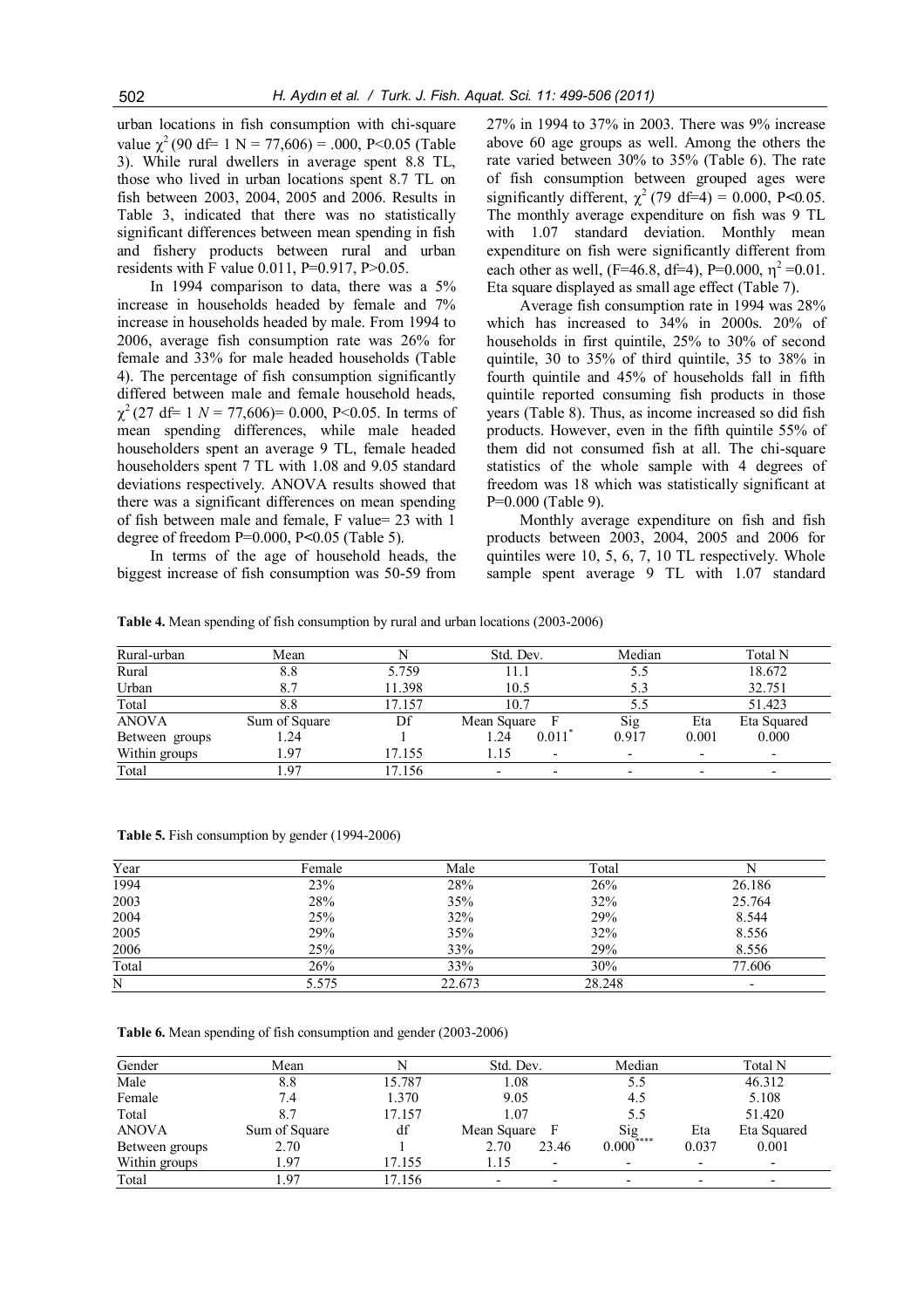|       | 29 and below | 30-39  | 40-49  | 50-59 | 60 and over |
|-------|--------------|--------|--------|-------|-------------|
| 1994  | 26%          | 30%    | 30%    | 27%   | 23%         |
| 2003  | 30%          | 33%    | 35%    | 37%   | 32%         |
| 2004  | 25%          | 31%    | 33%    | 33%   | 29%         |
| 2005  | 28%          | 33%    | 37%    | 36%   | 34%         |
| 2006  | 29%          | 33%    | 36%    | 32%   | 32%         |
| Total | 32%          | 33%    | 35%    | 35%   | 32%         |
|       | 2.033        | 10.910 | 11.651 | 8.378 | 8.448       |

**Table 7.** Fish consumption rate by age groups (1994-2006)

**Table 8.** Mean Spending of fish consumption by age groups (2003-2006)

| Age            | Mean          |        | N           | Std. Dev. | Median                         |       | Total N     |
|----------------|---------------|--------|-------------|-----------|--------------------------------|-------|-------------|
| 29 and below   | 10.5          |        | 3.784       | 12.1      |                                |       | 12.033      |
| 30-39          | 7.3           |        | 3.540       | 9.4       |                                |       | 10.910      |
| 40-49          | 8.5           |        | 4.109       | 1.01      | 5.2                            |       | 11.651      |
| 50-59          | 9.1           |        | 3.025       | 1.14      | 6                              |       | 8.378       |
| $60+$          | 8.2           |        | 2.699       | 1.01      |                                |       | 8.448       |
| Total          | 8.7           |        | 17.157      | 1.07      | 5.5                            |       | 51.420      |
| <b>ANOVA</b>   | Sum of Square | df     | Mean Square |           | $\operatorname{Sig}_{0^{***}}$ | Eta   | Eta Squared |
| Between groups | 2.13          | 4      | 5.34        | 46.8      | $0.000^{\circ}$                | 0.104 | 0.011       |
| Within groups  | 1.95          | 17.152 | 1.14        |           |                                |       |             |
| Total          | 1.97          | 17.156 |             |           |                                |       |             |

**Table 9.** Monthly income quintile and fish consumption rate (1994-2006)

| Income            | 1994   | 2003   | 2004  | 2005  | 2006  | Total  |
|-------------------|--------|--------|-------|-------|-------|--------|
| $1st20\%$         | 21%    | 23%    | 21%   | 21%   | 22%   | 22%    |
| $2^{nd}20%$       | 25%    | 29%    | 27%   | 30%   | 27%   | 28%    |
| $3^{\rm rd} 20\%$ | 28%    | 34%    | 31%   | 33%   | 35%   | 33%    |
| $4^{th}20%$       | 32%    | 38%    | 34%   | 42%   | 37%   | 38%    |
| $5^{th}20%$       | 35%    | 44%    | 43%   | 47%   | 45%   | 45%    |
| Total             | 28%    | 34%    | 32%   | 35%   | 34%   | 34%    |
| N                 | 26.126 | 25.764 | 8.544 | 8.559 | 8.556 | 77.549 |

deviation in those years. Monthly average expenditure on fish and fish products among quintiles was significantly different and eta squared indicated a moderate income effect on fish consumption, F=156 df = 4, P = 0.000, P < 0.05,  $\eta^2$  = 0.035 (Table 9).

As it was in monthly disposable income quintiles, similar trends can be see in educational status as well. 22 to 32 % of elementary and below educational level, 30 to 40% of secondary and high school, 40 to 50% of college graduate and almost 50% of graduate degree holders consumed fish in those years (Table 10). Percentage of fish and fish products differed significantly across educational status,  $\chi^2$  (43 df= 5 N = 77.606) = 0.000, P<0.05 (Table 11).

There was a big variation on average expenditure on fish and fish products across educational levels. Mean spending on fish from the lowest to the highest education was 6, 8, 9, 10, 13, and 18 TL with 7, 10, 11, 11, 14, 20 standard deviations respectively. Therefore, monthly average expenditure on fish and fishery product significantly differed between educational status using a critical α of .05, (F=100, df=5, p=.000,  $\eta^2$  = .04). As eta square showed educational levels had the strongest effect on fish consumption. 40 percent of fish consumption can be explained by educational level (Table 11).

Fish and fishery product consumption from the highest percentage to the lowest as from white collar occupations such us professionals, technicians, administrators to those working in service sector and blue collar as service, sale and shop, craft, machine, agriculture and unskilled occupations. There was statistically significant variations among occupations tested as  $\chi^2$  (12, df= 8, N= 77.606) = 0.000, P<0.05 (Table 12).

As it can be seen in Table 7-A, White collar occupations spent more on fish than the rest of the other occupational categories and spending on fish and fish products significantly differed across occupational status as well, F value= 41, with 8 degree of freedom, P=0.000, P**<**0.05.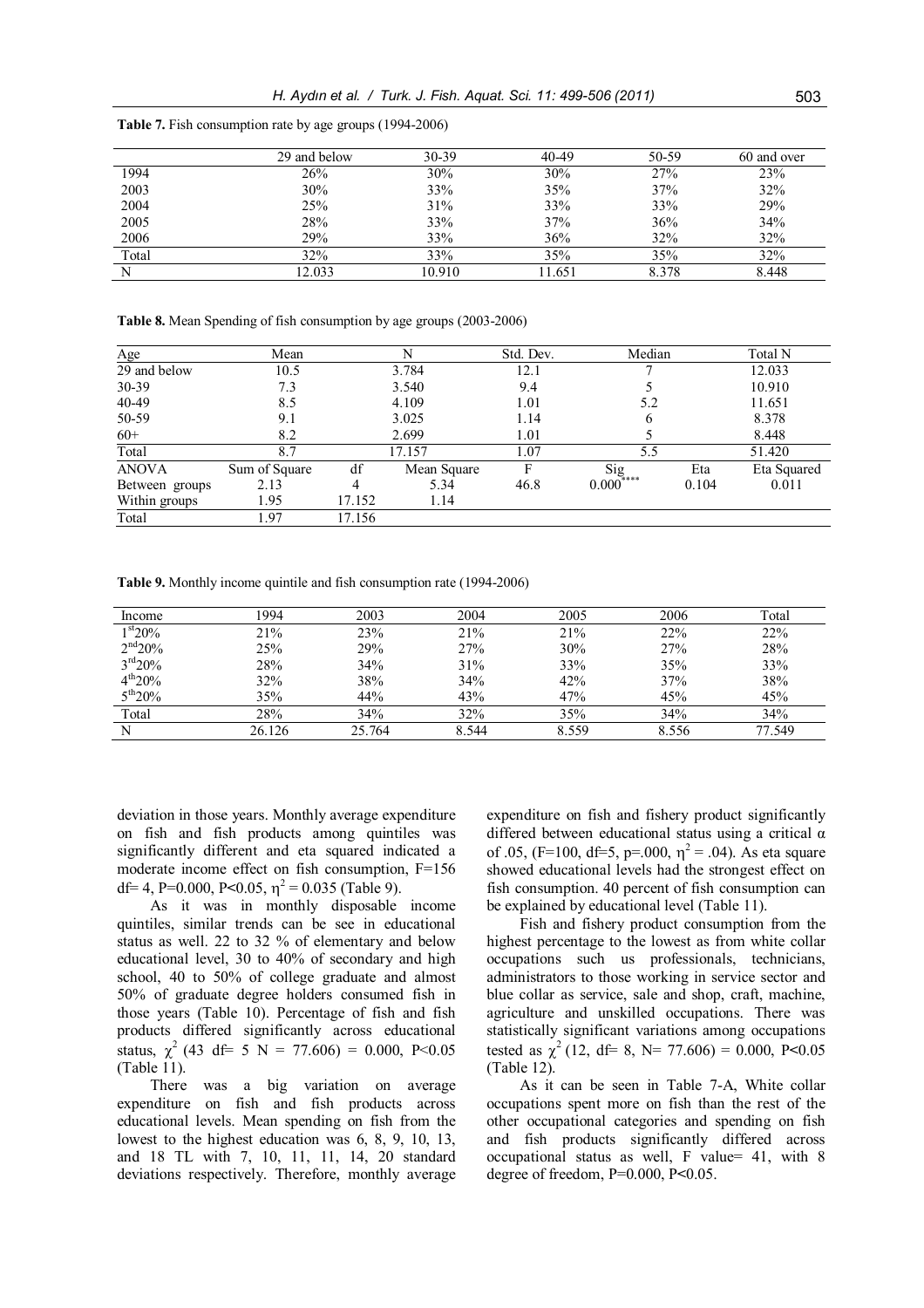| Income quintile     | Mean          |        |             | Std. Dev. | Median                              |       | Total N     |
|---------------------|---------------|--------|-------------|-----------|-------------------------------------|-------|-------------|
| 1 <sup>st</sup> 20% | 6.3           |        | 2.488       | 1.19      | b                                   |       |             |
| $2^{nd}20%$         | 5.2           |        | 3.002       | 5.20      |                                     |       | 10.076      |
| $3^{\rm rd} 20\%$   | 6.2           |        | 3.360       | 9.18      |                                     |       | 10.250      |
| $4^{th}20%$         | 7.1           |        | 3.804       | 7.18      |                                     |       | 10.127      |
| $5^{th}20\%$        | 10.2          |        | 4.503       | 1.23      | <sub>0</sub>                        |       | 10.518      |
| Total               | 8.7           |        | 17.157      | 1.07      | 5.5                                 |       | 51.420      |
| <b>ANOVA</b>        | Sum of Square | df     | Mean Square | F         | $\operatorname{Sig}_{\alpha^{***}}$ | Eta   | Eta Squared |
| Between groups      | 6.96          |        | 1.74        | 156.3     | $0.000^{\circ}$                     | 0.188 | 0.035       |
| Within groups       | 1.90          | 17.152 | 1.11        |           |                                     |       |             |
| Total               | l.97          | 17.156 |             |           |                                     |       |             |

**Table 10**. Monthly income quintile and spending on fish consumption (2003-2006)

**Table 11.** Educational degree and fish consumption rate (1994-2006)

|               | 1994   | 2003   | 2004  | 2005  | 2006  | Total  |
|---------------|--------|--------|-------|-------|-------|--------|
| Below primary | 22%    | 26%    | 20%   | 23%   | 20%   | 2.618  |
| Elementary    | 29%    | 32%    | 29%   | 32%   | 31%   | 12.160 |
| Secondary     | 31%    | 35%    | 34%   | 36%   | 33%   | 2.623  |
| High school   | 31%    | 38%    | 37%   | 41%   | 38%   | 4.800  |
| University    | 32%    | 45%    | 44%   | 51%   | 52%   | 2.167  |
| Graduate      | 31%    | 55%    | 40%   | 59%   | 52%   | 152    |
| Total         | 28%    | 39%    | 34%   | 40%   | 38%   | 24.520 |
| N             | 26.186 | 25.764 | 8.544 | 8.654 | 8.765 | 77.913 |

**Table 12**. Educational degree and spending on fish consumption (2003-2006)

| Education      | Mean          |        | N           | Std. Dev. | Median                              |       | Total N     |
|----------------|---------------|--------|-------------|-----------|-------------------------------------|-------|-------------|
| Below primary  | 6.3           |        | 1.536       | 6.5       | 4.5                                 |       | 6.434       |
| Elementary     | 7.9           |        | 8.249       | 9.7       |                                     |       | 26.126      |
| Secondary      | 8.7           |        | 1.897       | 11.1      | 5.5                                 |       | 5.441       |
| High school    | 9.6           |        | 3.745       | 11.3      | h                                   |       | 9.779       |
| University     | 12.8          |        | 1.596       | 13.8      |                                     |       | 3.387       |
| Graduate       | 18.3          |        | 134         | 20        | 11                                  |       | 253         |
| Total          | 8.7           |        | 17.157      | 10.7      | 5.5                                 |       | 51.420      |
| <b>ANOVA</b>   | Sum of Square | df     | Mean Square | F         | $\operatorname{Sig}_{\alpha^{***}}$ | Eta   | Eta Squared |
| Between groups | 5.60          |        | 1.12        | 100       | $0.000^{\circ}$                     | 0.168 | 0.048       |
| Within groups  | 1.92          | 17.151 | 1.12        |           |                                     |       |             |
| Total          | 1.97          | 17.156 |             |           |                                     |       |             |

**Table 7.** Occupational status and fish consumption rate (1994-2006)

|                            | 1994   | 2003   | 2004  | 2005  | 2006  | Total |        |
|----------------------------|--------|--------|-------|-------|-------|-------|--------|
| Administrators             | 30%    | 39%    | 36%   | 37%   | 36%   | 38%   | 5.398  |
| Professionals              | 32%    | 43%    | 40%   | 48%   | 52%   | 45%   | 2.536  |
| <b>Technicians</b>         | 31%    | 38%    | 38%   | 44%   | 39%   | 39%   | 1.962  |
| Office clerks and costumer | 32%    | 37%    | 37%   | 40%   | 38%   | 38%   | 1.982  |
| Service, shop, sale        | 28%    | 34%    | 28%   | 34%   | 30%   | 33%   | 1.617  |
| Agriculture                | 20%    | 30%    | 25%   | 28%   | 28%   | 29%   | 8.089  |
| Craft and related trade    | 32%    | 31%    | 31%   | 32%   | 34%   | 32%   | 1.942  |
| Machine operators          | 33%    | 33%    | 30%   | 35%   | 34%   | 32%   | 4.632  |
| Unskilled occupations      | 28%    | 29%    | 26%   | 30%   | 25%   | 28%   | 4.932  |
| Total                      | 30%    | 35%    | 32%   | 37%   | 35%   | 35%   | 33.090 |
| N                          | 26.186 | 25.764 | 8.544 | 8.654 | 8.765 |       | 77.913 |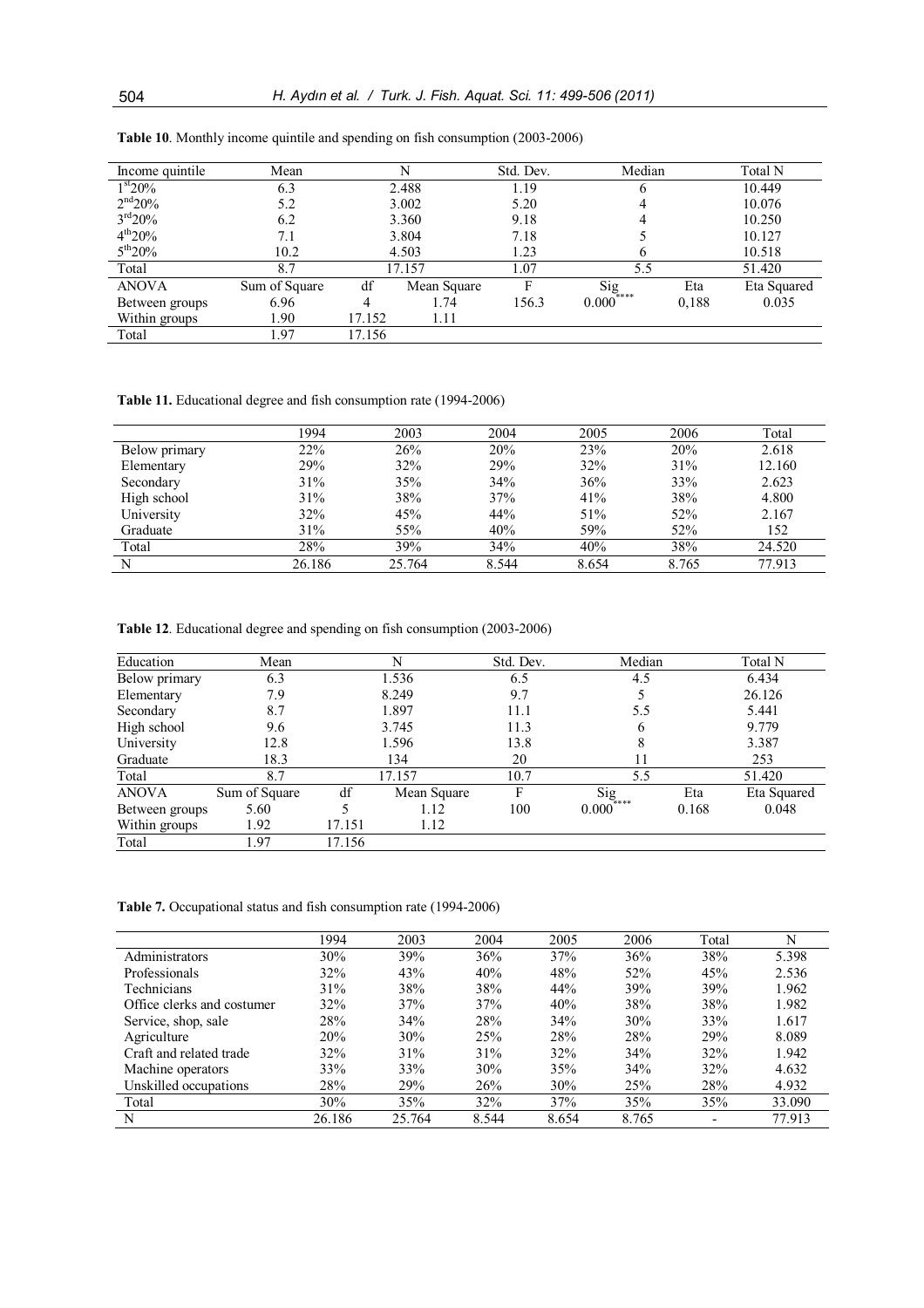| Occupations     | Mean          | N      | Std. Dev.   |      | Median                                 |       | Total N     |
|-----------------|---------------|--------|-------------|------|----------------------------------------|-------|-------------|
| Administrators  | 11.3          | 1.948  | 13.8        |      |                                        |       | 5.118       |
| Professionals   | 11.1          | 1.008  | 12.3        |      | 7.1                                    |       | 2.233       |
| Technicians     | 11.6          | 665    | 13.5        |      |                                        |       | 1.694       |
| Office clerks   | 8.5           | 605    | 8.5         |      | 6                                      |       | 1.585       |
| Service         | 7.4           | 1.105  | 9.6         |      |                                        |       | 3.414       |
| Agriculture     | 8.8           | 2.105  | 12.1        |      |                                        |       | 7.341       |
| Craft and trade | 7.4           | 1.963  | 8.4         |      |                                        |       | 6.137       |
| Machine oper.   | 7.9           | 1.365  | 9.1         |      |                                        |       | 4.154       |
| Unskilled ocp.  | 6.2           | 1.212  | 6.2         |      | 4.5                                    |       | 4.353       |
| Total           | 8.8           | 11.976 | 1.1         |      | 5.5                                    |       | 36.029      |
| <b>ANOVA</b>    | Sum of Square | df     | Mean Square | F    | $\overline{\text{Sig}}_{\gamma^{***}}$ | Eta   | Eta Squared |
| Between groups  | 3.92          | 8      | 4.90        | 41.6 | 0.000                                  | 0.165 | 0.027       |
| Within groups   | 1.40          | 11.967 | 1.17        |      |                                        |       |             |
| Total           | 1.47          | 11.975 |             |      |                                        |       |             |

**Table 13.** Occupational status and spending on fish consumption (2003-2006)

## **Discussion and Conclusion**

Overall, the results of this paper on fish and fishery products consumption, taking the average of the last 12 years displayed that 32% of households in Turkey consumed fish and fishery products while the remaining 68% did not consumed fish at all during the months for which the surveys was conducted. Even though the level of fish and fishery product consumption is low in general, as the results also showed that fish consumption overall is on the increase. To elaborate; compared to the 7.353 (28%) out of 26.126 households in the year 1994 a significant increase of 6% in fish consumption can be seen in these figures in 2003 (8.788-34% of 25.764 households). The increase witnessed over the nine year period continued to rise in 2004, 2005 and 2006 regardless of the participating households being less in number. A monthly average of 8.7 TL was spent on fish between the years 2003–2006. Considering how expensive the cost of red meat is at present it seems inevitable that the amount of fish consumed will continue to rise in the future (Table 1, Table 2).

There was a 5% difference between rural and urban location and while in average 8.7 TL in cities and 8.8 TL spent on fish in rural places (Table 3). According to the data obtained from the various age categories in the research a difference can be seen on the ratio of fish consumption and money spent on fish. A correlation can be established between respondents' socio economic status and fish consumption. Considering income groups, when data taken from the lowest to the highest income group is analyzed an increased consumption rate of 22%, 28%, 33%, 38% and 45% respectively can be seen over the last 12 years. Especially in 2000s the fish consumption rate in high-income groups reached at 50% (Table 9). The same aspect is applicable to different levels of education (Table 11). The discrepancy between low-income and high-income groups in terms of money spent on fish is not huge. In

comparison to the 6.3 TL per month spent on average by households in the lowest 20% segment, households in the highest 20% monthly spent 10.2 TL on average (Table 10). The level of education is directly proportional to the amount of fish consumed; the higher the level of education the more fish is consumed. The amount of fish consumed by illiterate households, primary school graduates, elementary or equivalent school graduates, high school graduates, university graduates and postgraduate during the months the survey was applied were 20%, 31%, 33%, 38%, 52% and 52% respectively. White-collar occupations come out on top, as with levels of education, in the occupational criteria (Table 11).

The most important factor behind the rate of fish consumption in Turkey being lower than in other countries is beyond any doubt the difference in eating habits. In Turkey eating fish is misinterpreted as a luxury food. When we compare the cost of fish to red and white meat we see that it is relatively lower, which leads us to make the assumption that not buying fish is more to do with eating habits than affordability. The eating habits in Turkey are predominantly based on grains and vegetables. Eating fish only makes up 3% of the need to satisfy protein deficiency. Energy and protein needs are more commonly fulfilled with grain and red meat consumption. As we mentioned fish and fishery product consumption has been increasing steadily. The fishing industry needs to explain the public the health advantages of fisheries to reach the desired level. With good publicity the current fish consumption level of 32% can be increased to 40% in near future.

# **References**

- Akbay, C. 2006. Animal products consumption patterns of rural households in Turkey, Livestock Research for Rural Development, 18-(1).
- Akpınar, M., Dağıstan, E., Mazlum, Y., Gül, M., Koc, B.